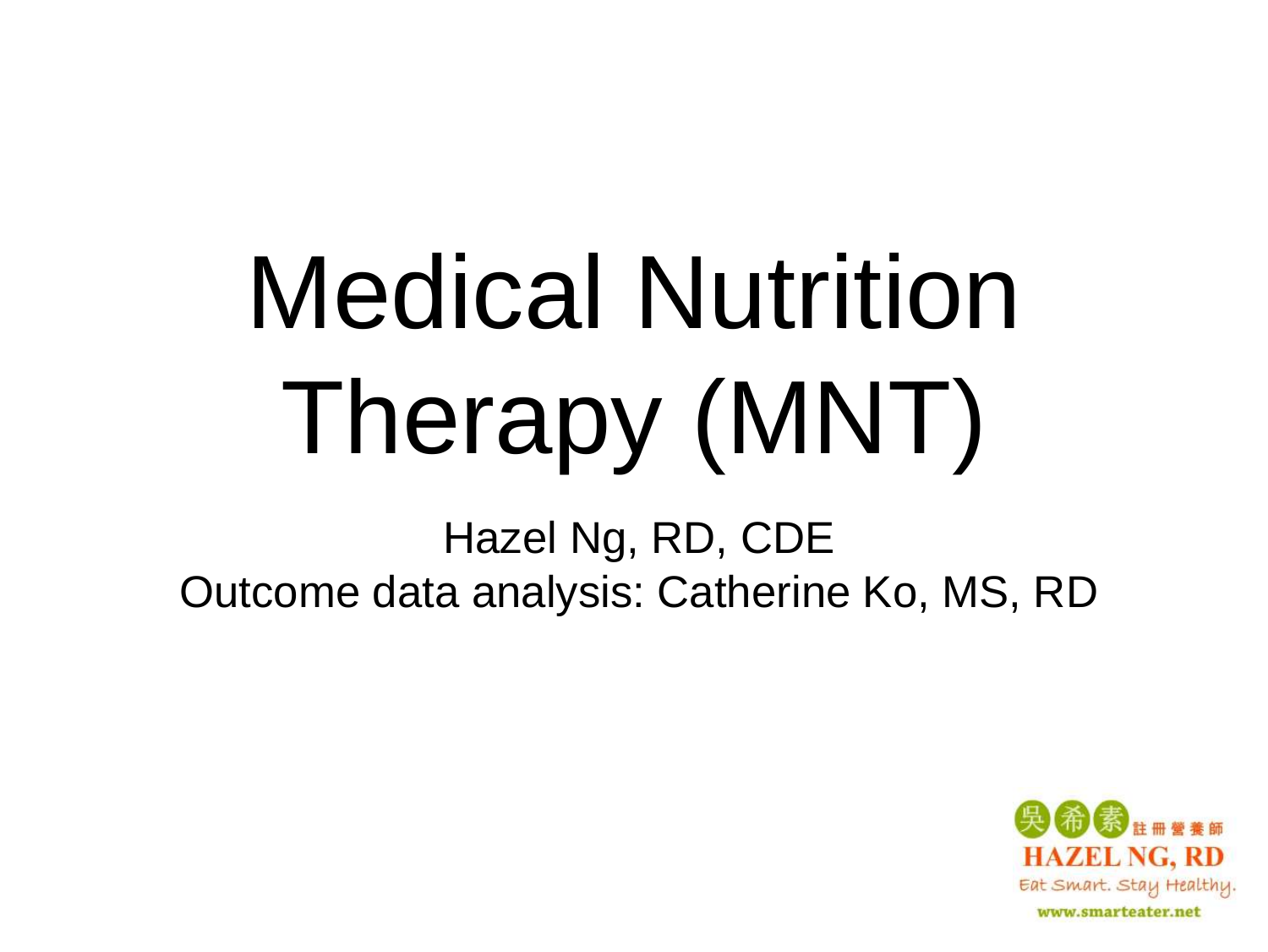#### Definition

- The use of specific nutrition services to treat an illness, injury, or condition (1)
	- assessment
	- treatment
- Provided by Registered Dietitian (RD)



(1) American Dietetic Association: ADA's definition for nutrition screening and nutrition assessment. *J Am Diet Assoc* 94:838-839, 1994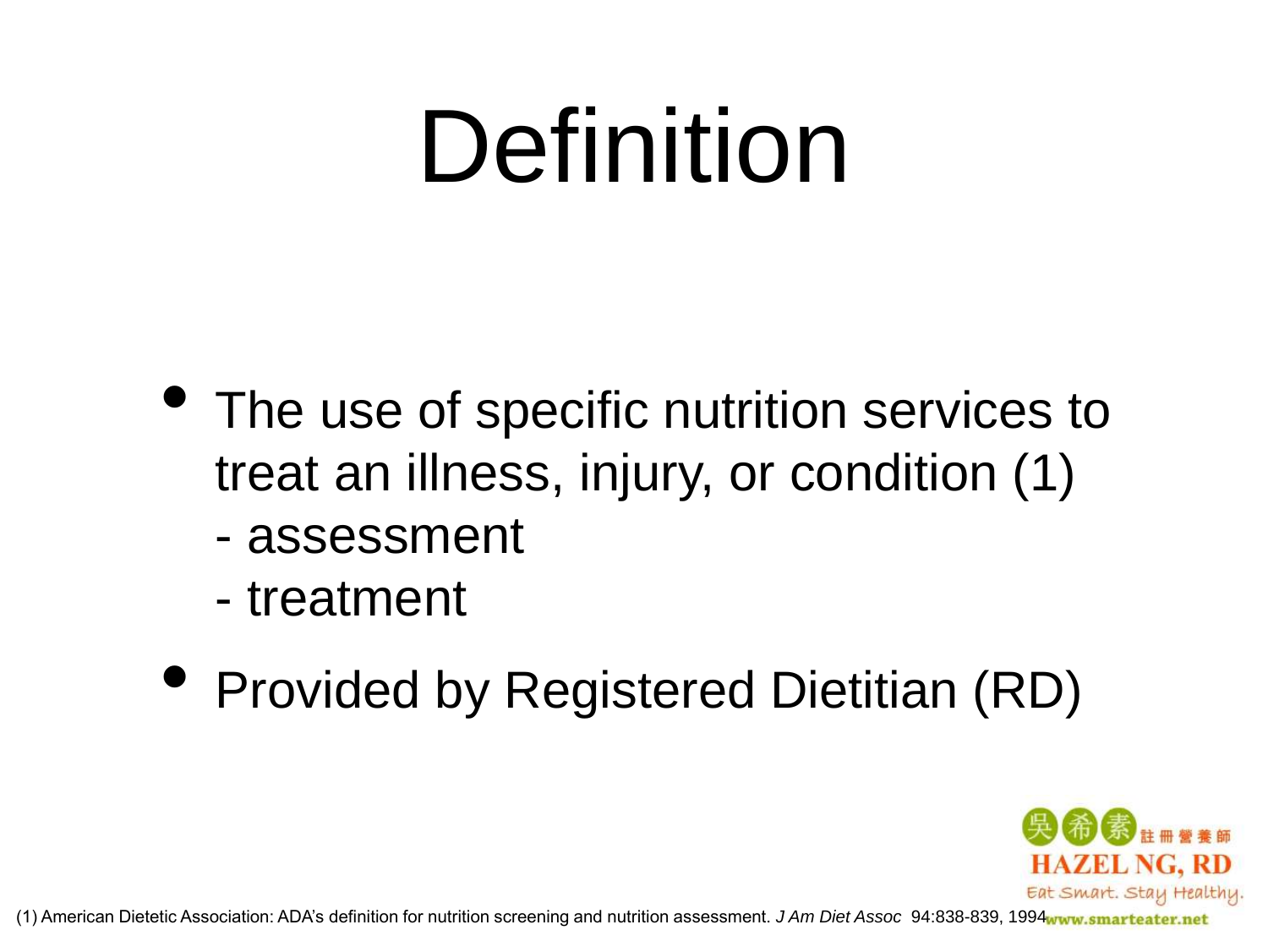### MNT and Diabetes

- American Diabetic Association Position (2)
	- Recommends evidence-based nutrition principles for the treatment and prevention of diabetes and related complications
	- Recommends individuals with diabetes to actively develop an individualized eating plan



(2) American Diabetes Association. Foundations of care: education, nutrition, physical activity, smoking cessation, phsychosocial care, and immunization. In Standards of Medical Care in Diabetes -- 2015. *Diabetes Care* 2015;38(Suppl. 1):S20-S30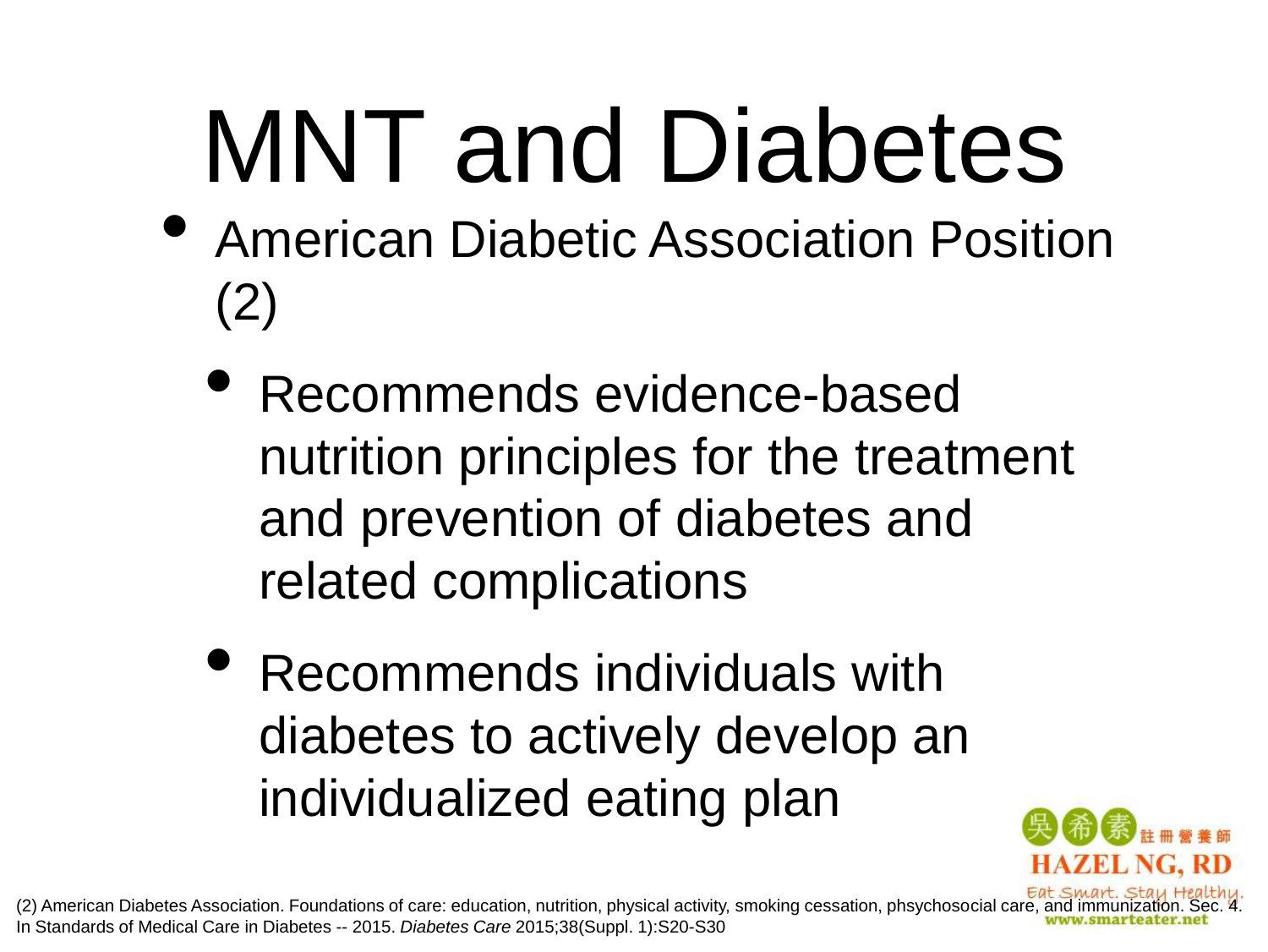### MNT and Diabetes

- Address individual nutrition needs based on personal and cultural preferences (2)
	- Personal medical history
	- Language/cultural barrier
	- Health literacy
- Provide practical tools for day-to-day meal planning

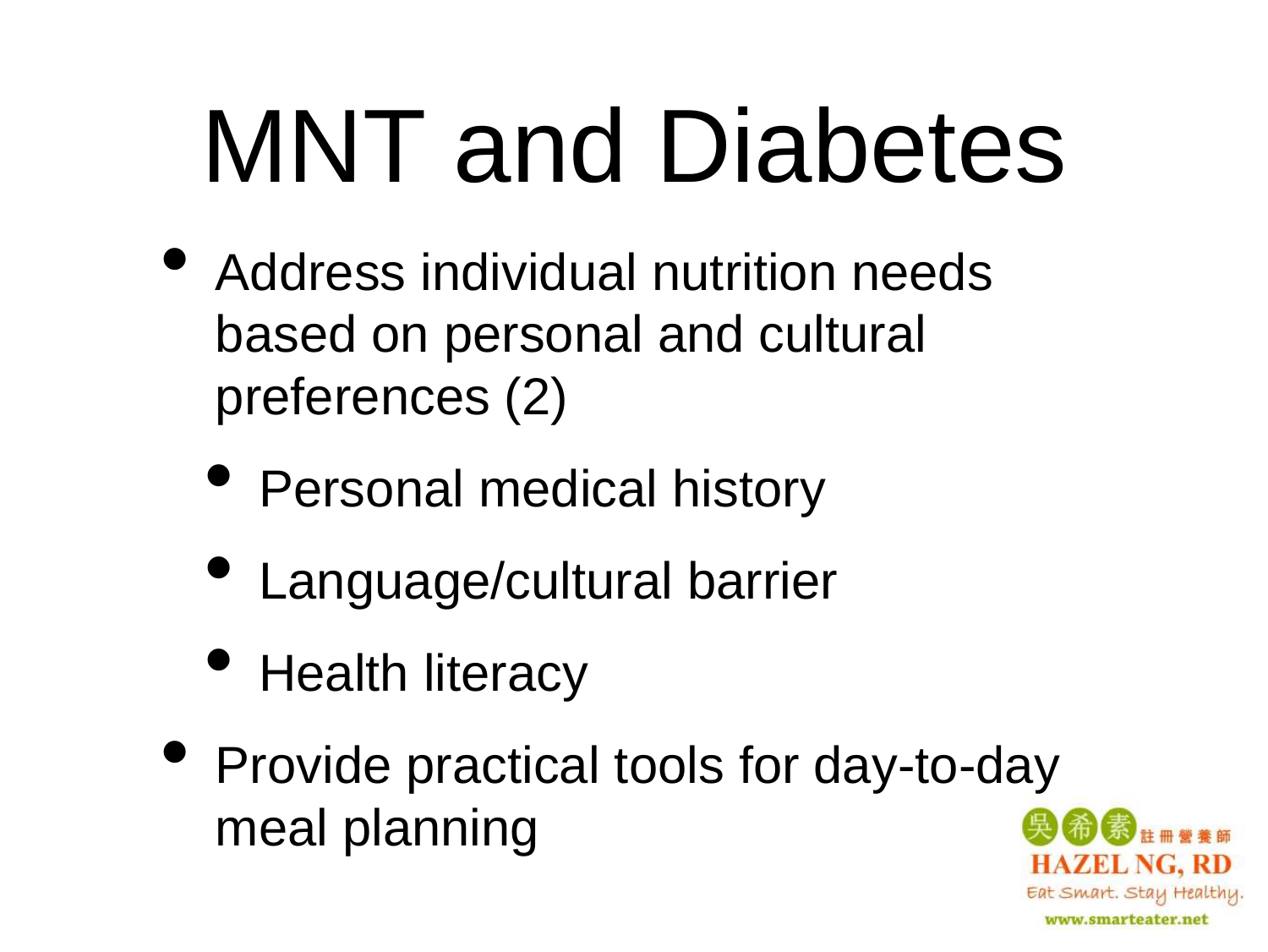### Clinical Effect of MNT

- Nutrition therapy alone had the largest impact on weight loss and metabolic control (3)
- $HbA_{1c}$  reduced from  $1\% \sim 2\%$
- Improved lipid profile

(3) Pastors J, Warshaw H, Daly A, Franz M, Kulkarni K: The evidence for the effectiveness of medical nutrition therapy in diabetes management. Diabetes 25:608-613, 2002

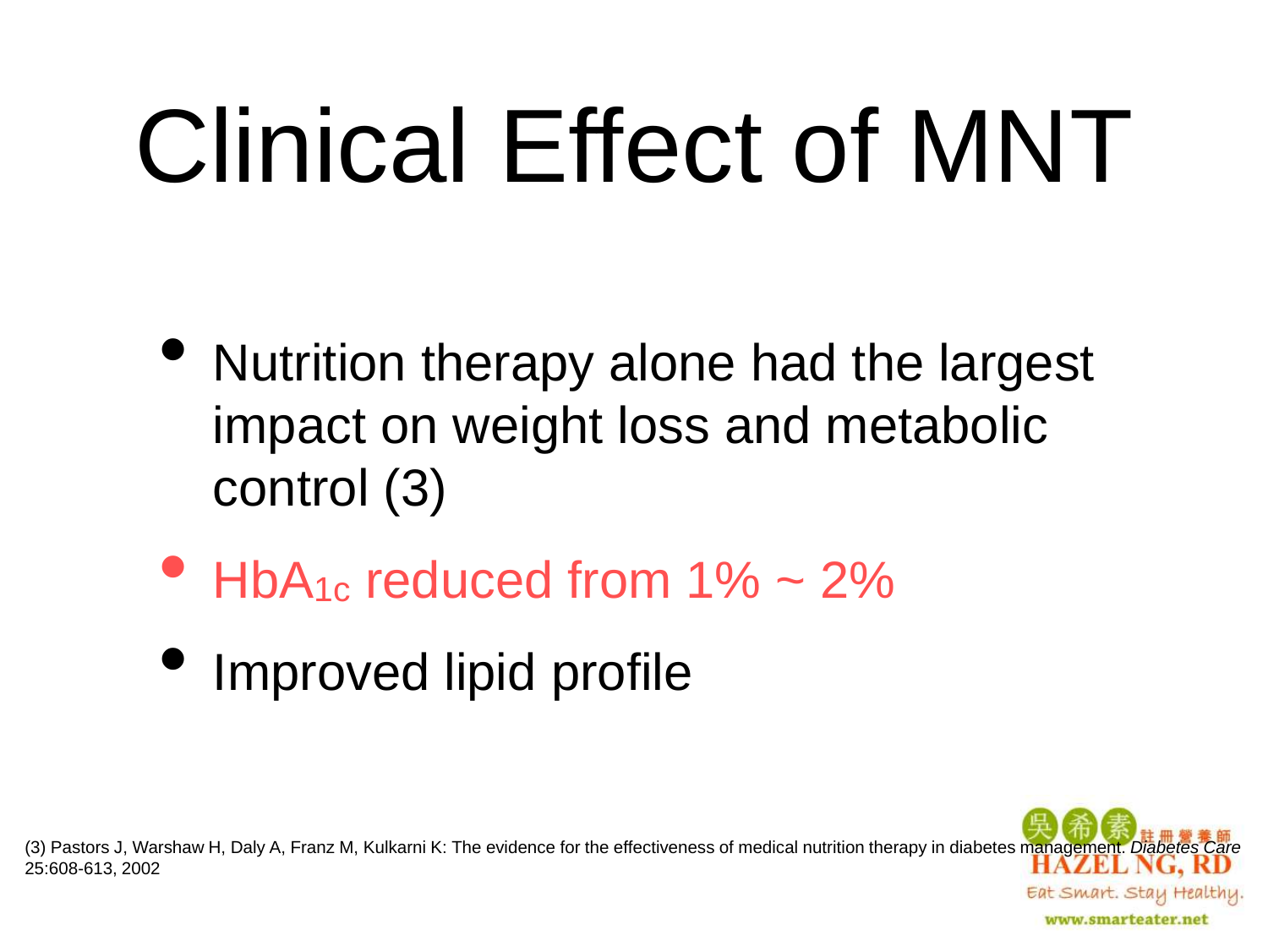#### Economic Benefit of MNT

- Individualized Counseling prevents or delays incidence of diabetes in high-risk population who receive MNT (4)
- Saves cost in a long run (5)
	- Reduced hospitalization
	- Reduced physician services
	- With MNT, cost-effectiveness went from \$5.32 to \$4.20 per change in fasting plasma glucose (1mg/dl) (6)

(4) Tuomilehto J, Lindstrom J, Erikksson JG, Valle TT, Hamalainen H, Ilanne-Parikka P, Keinanen-Kiukaanniemi S, Laakso M, Louheranta A, Rastas M, Salminen V, Uusitupa M: Prevention of ype 2 diabetes mellitus by changes in lifestyle among subjects with impaired glucose tolerance. *N Engl J Med* 344:1343-1350, 2001 (5) Sheils JF, Rubin R, Stapleton DC: The estimated costs and savings of medical nutrition therapy: The Medicare population. *J Am Diet Assoc* 99:428-425, 1999 (6) Franz MJ, Splett PL, Monk A, Barry B, McClain K, Weaver T, Upham P, Bergenstal R, Mazze RS: Cost-effectiveness of medical nutrition therapy provided by dietitians for persons with non-insulin dependent diabetes mellitus. *J Am Diet Assoc* 95:1019-1024, 1995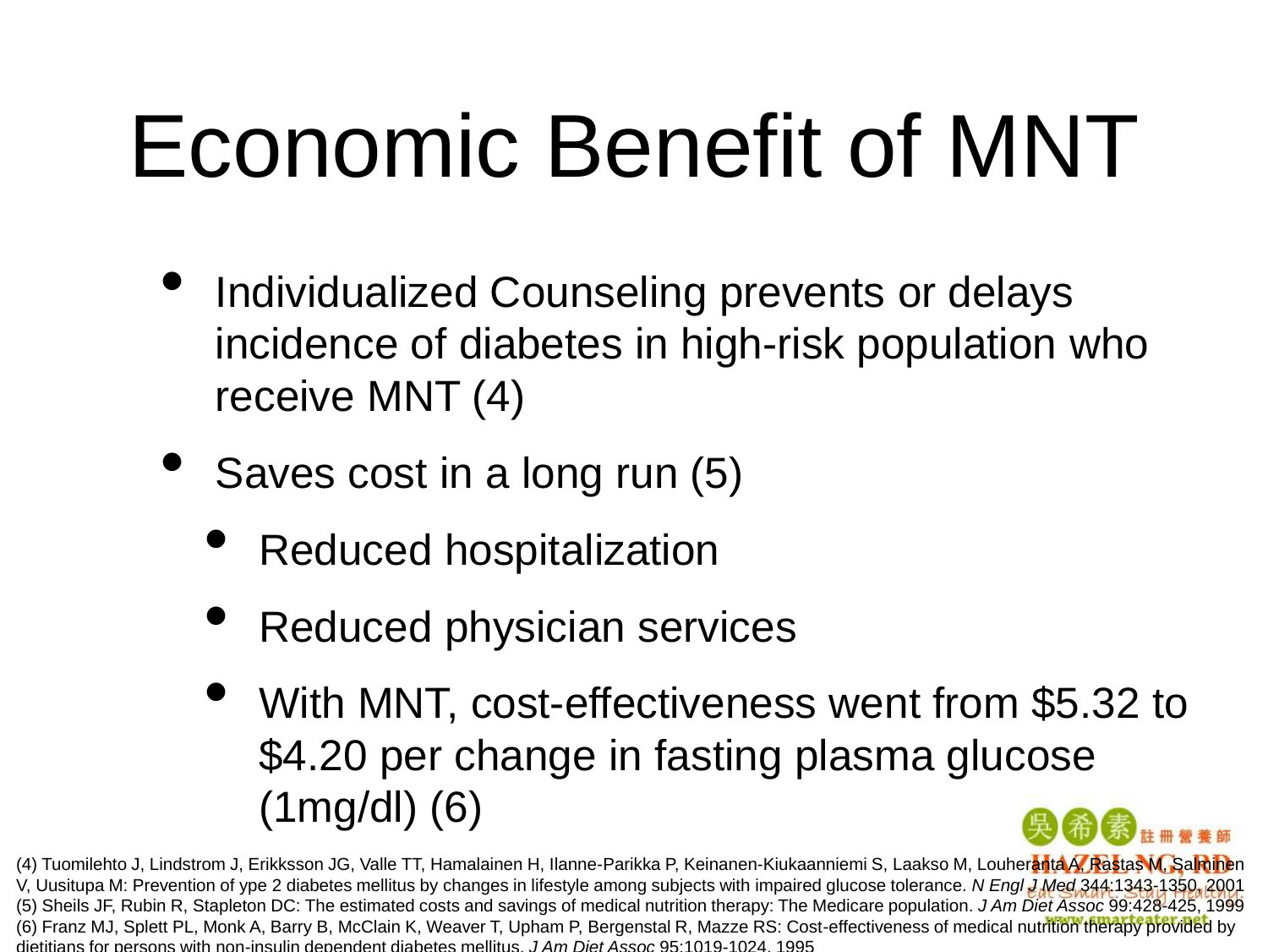#### Outcome Data Analysis

- PIPA patients from 2013-14 referred to dietitian for MNT
- Patients received MNT for 3-12 months
- BMI, HbA1c, total cholesterol, and LDL are examined

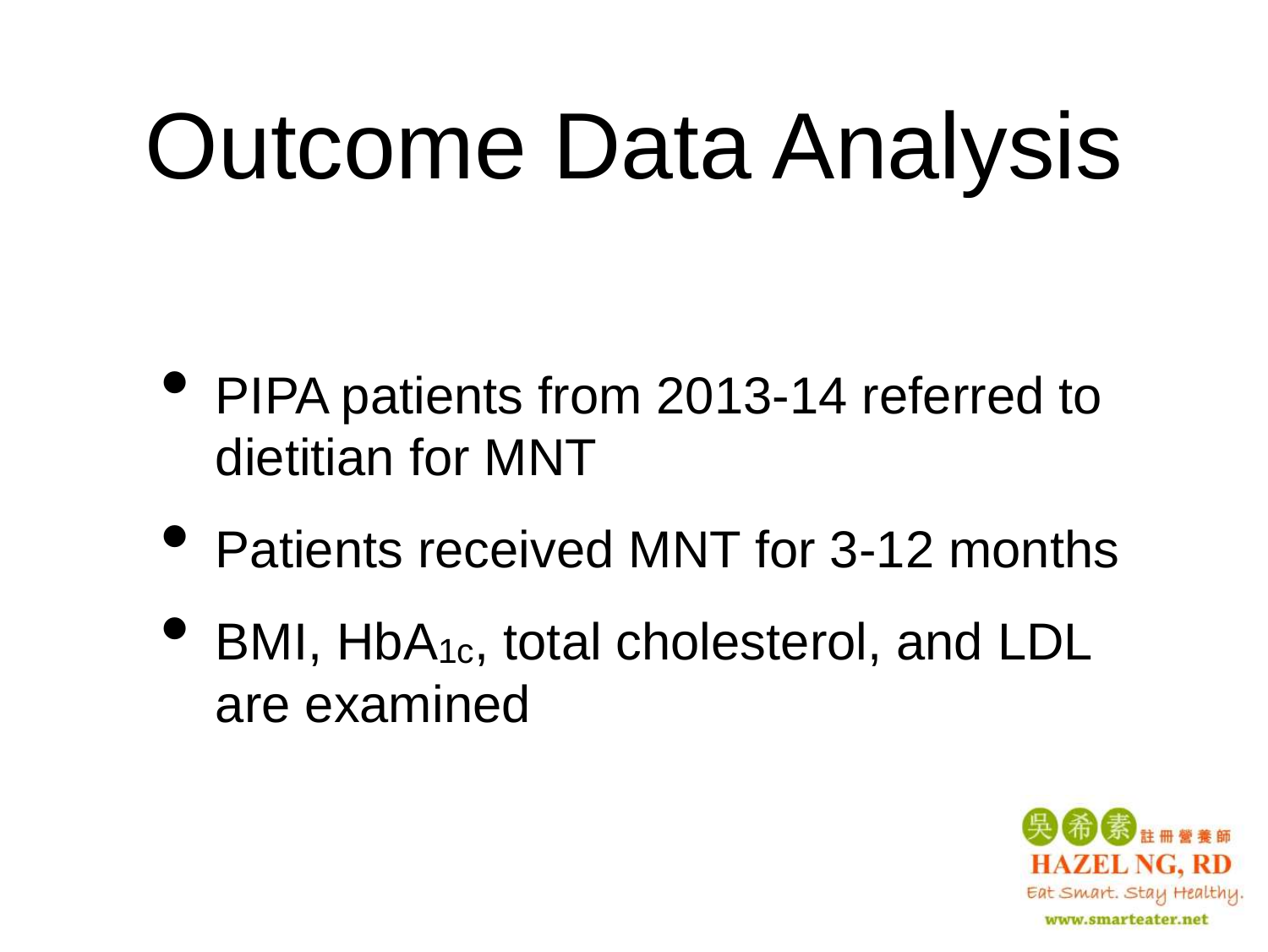## Outcome Data analysis Results

#### **% Changes after MNT**



• Weight  $-2.01\%$ among the obese patients (BMI>30)

 $\bullet$  HA1c  $\bullet$  1.73% among diabetic patients

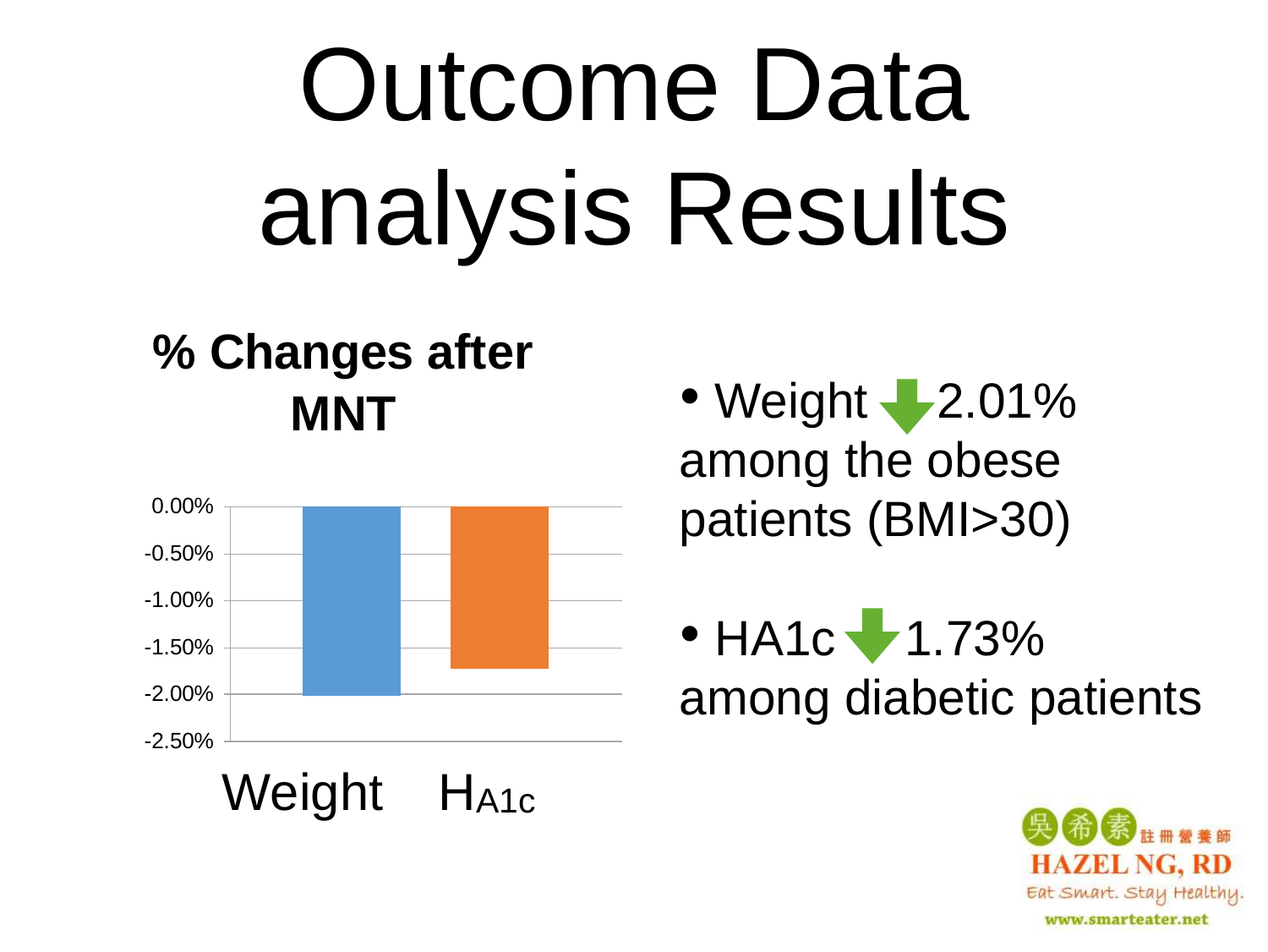### Outcome Study Results



**HAZEL NG, RD** Eat Smart. Stay Healthy. www.smarteater.net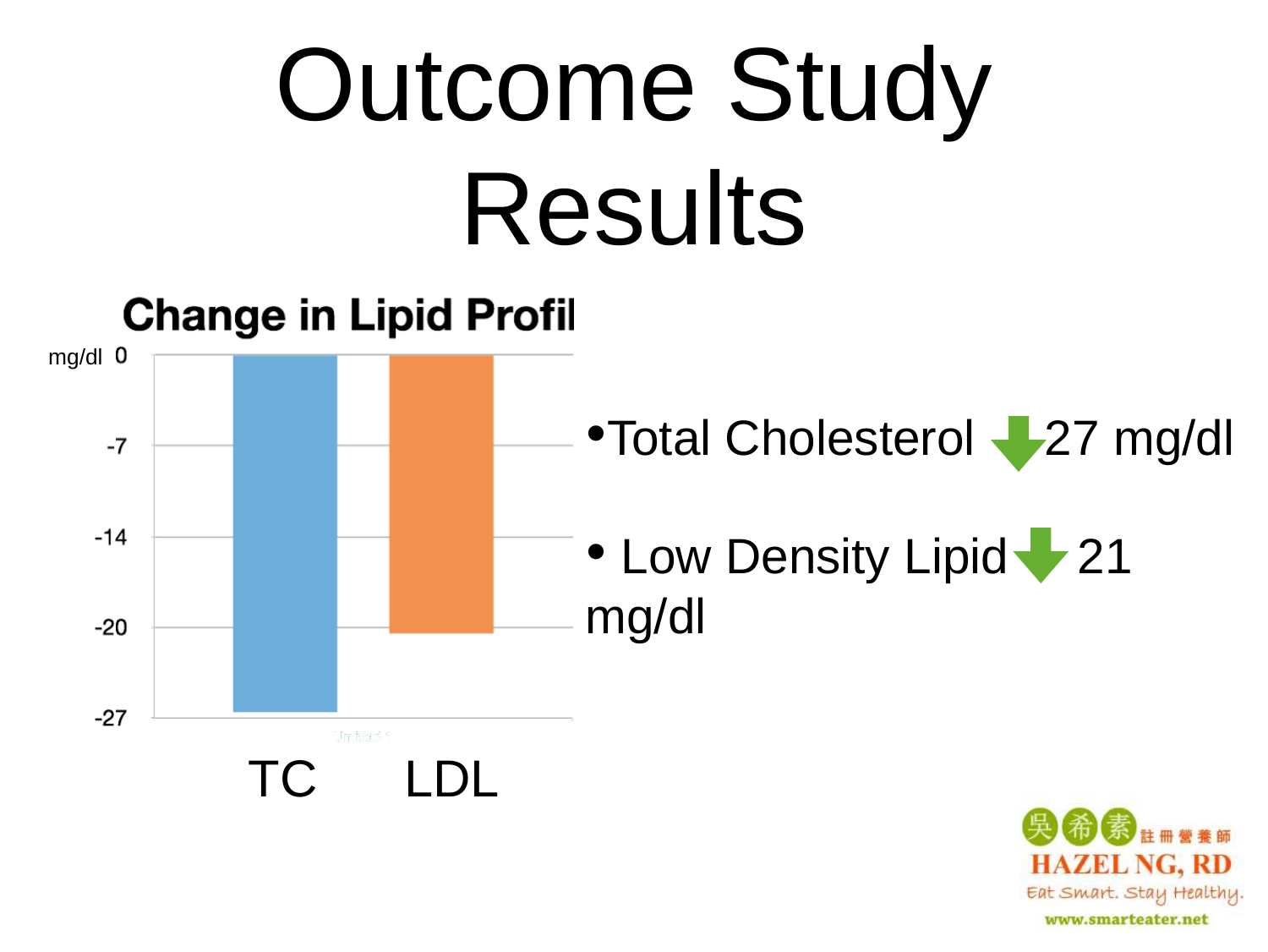## MNT Setting

- Individual sessions
	- Medicare covers 3 hours each calendar year
- Comprehensive Group sessions
	- Support group
	- Maintenance
	- Activities

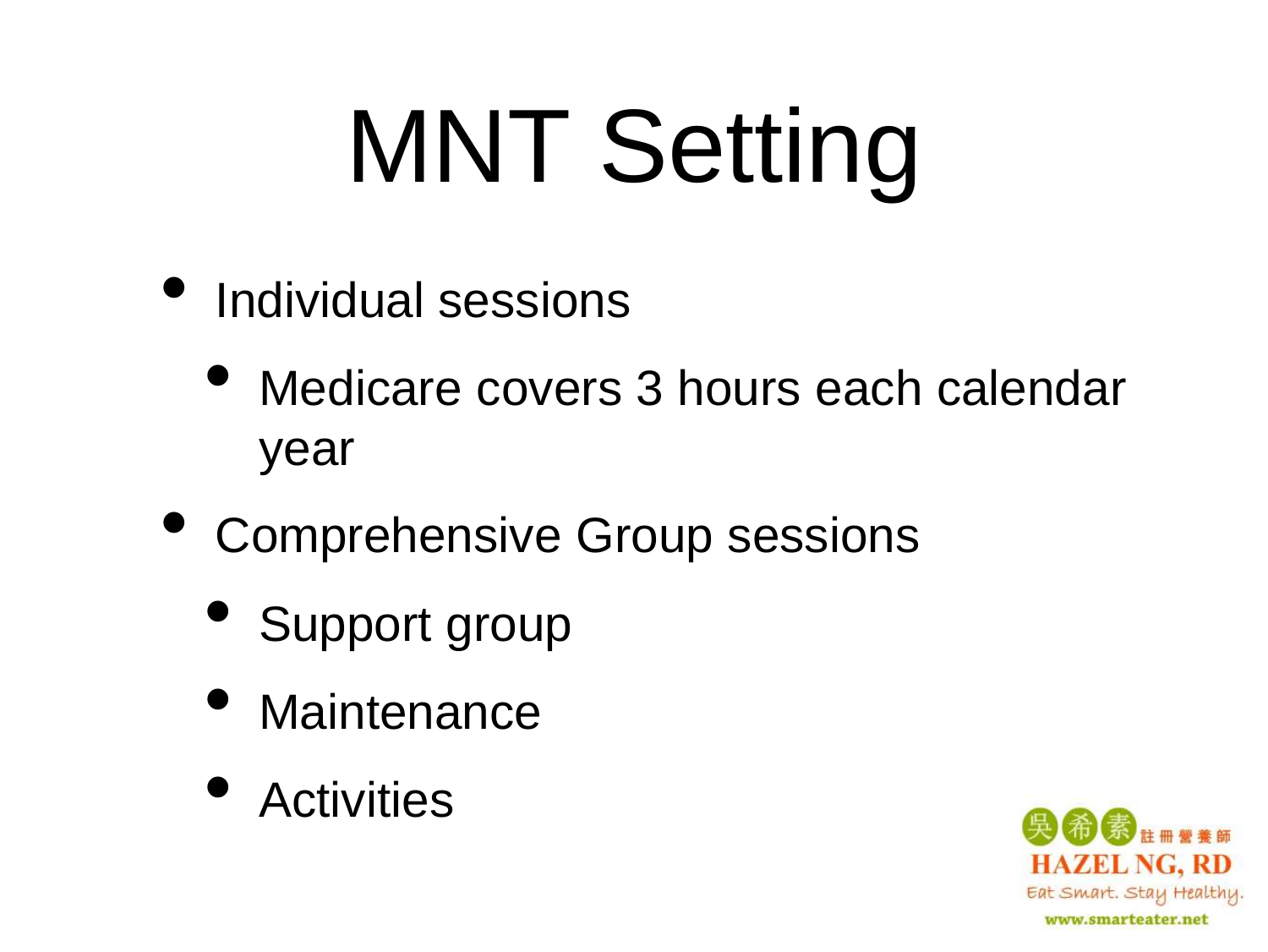#### MNT (CPT code 97803 and 97802) includes:

- 1)an assessment of the patient's nutrition and diabetes self-management knowledge and skills;
- 2) identification and negotiation of individually designed nutrition goals;
- 3)nutrition intervention involving a careful match of both a meal-planning approach and educational materials to the patient's needs, with flexibility in mind to have the plan be implemented by the patient;
- 4)evaluation of outcomes and ongoing monitoring.

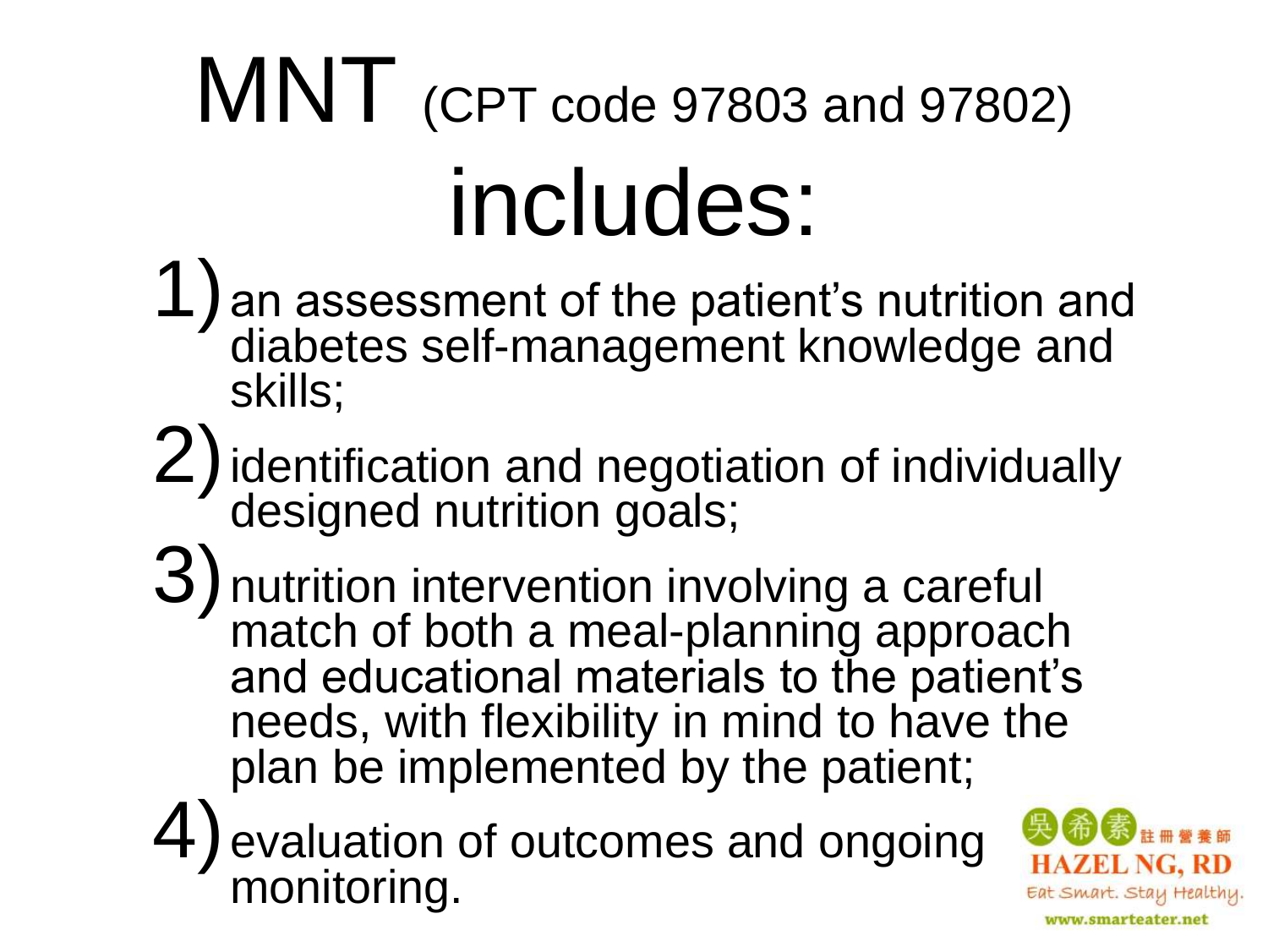#### Allied Pacific: Reasons for RD Referral

- Individualized MNT session according to personal and cultural preference
- BMI cut point for screening Asian American for pre-diabetes and Type 2 diabetes was changed from 25 to 23 kg/m<sup>2</sup> – early intervention for obesity to prevent DM
- Cost-effective intervention

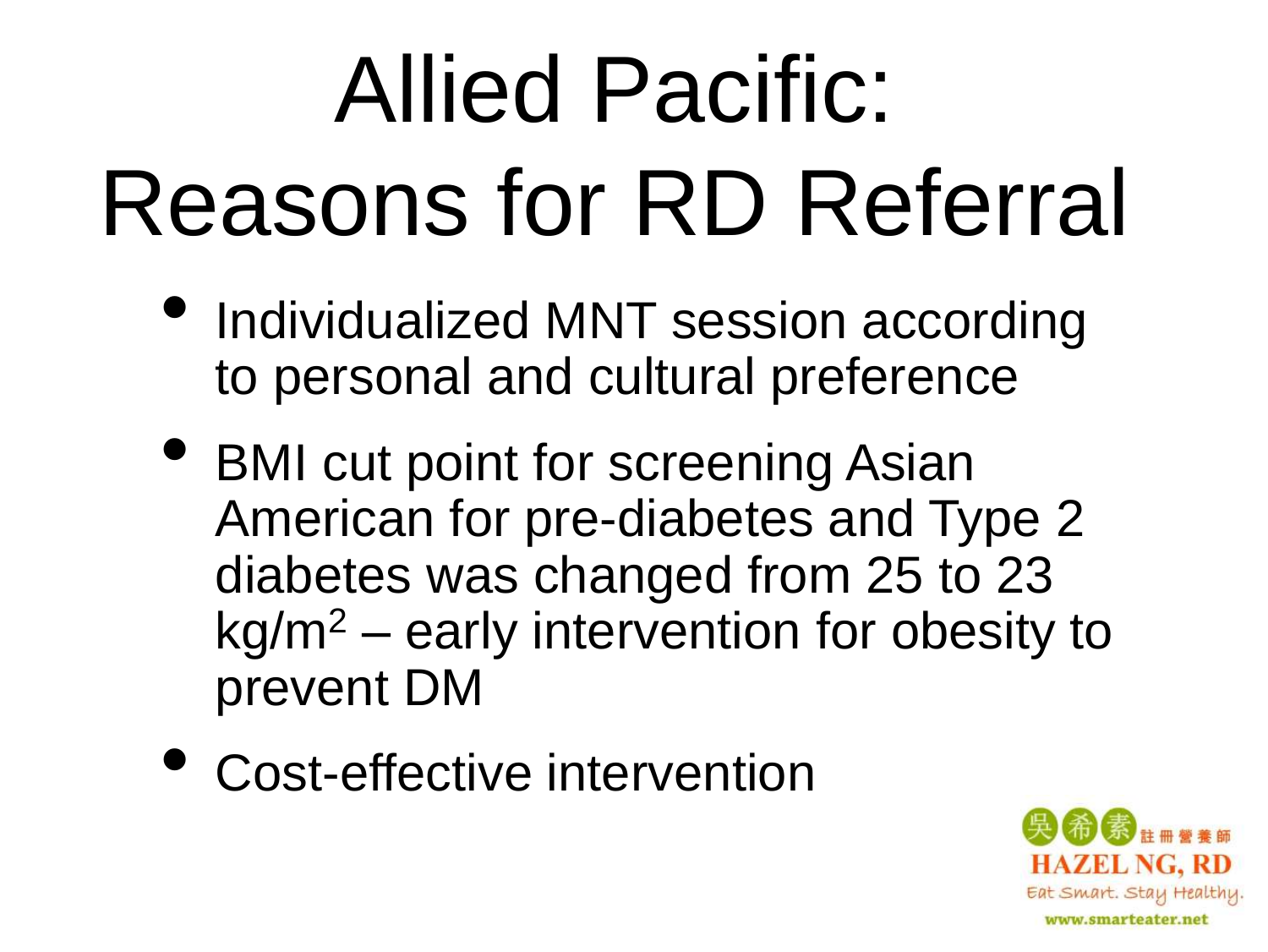# HRD Consulting Corp

- Registered Dietitians specialized in MNT, Weight Management, DSME (Diabetes Self-Management Education)
- Dietitians speak Cantonese, Mandarin and Spanish to provide cultural sensitive lifestyle intervention
- Dietitians communicating closely with other health care professionals, focusing on overall diabetes management and serving as a case manager with diabetes patients.

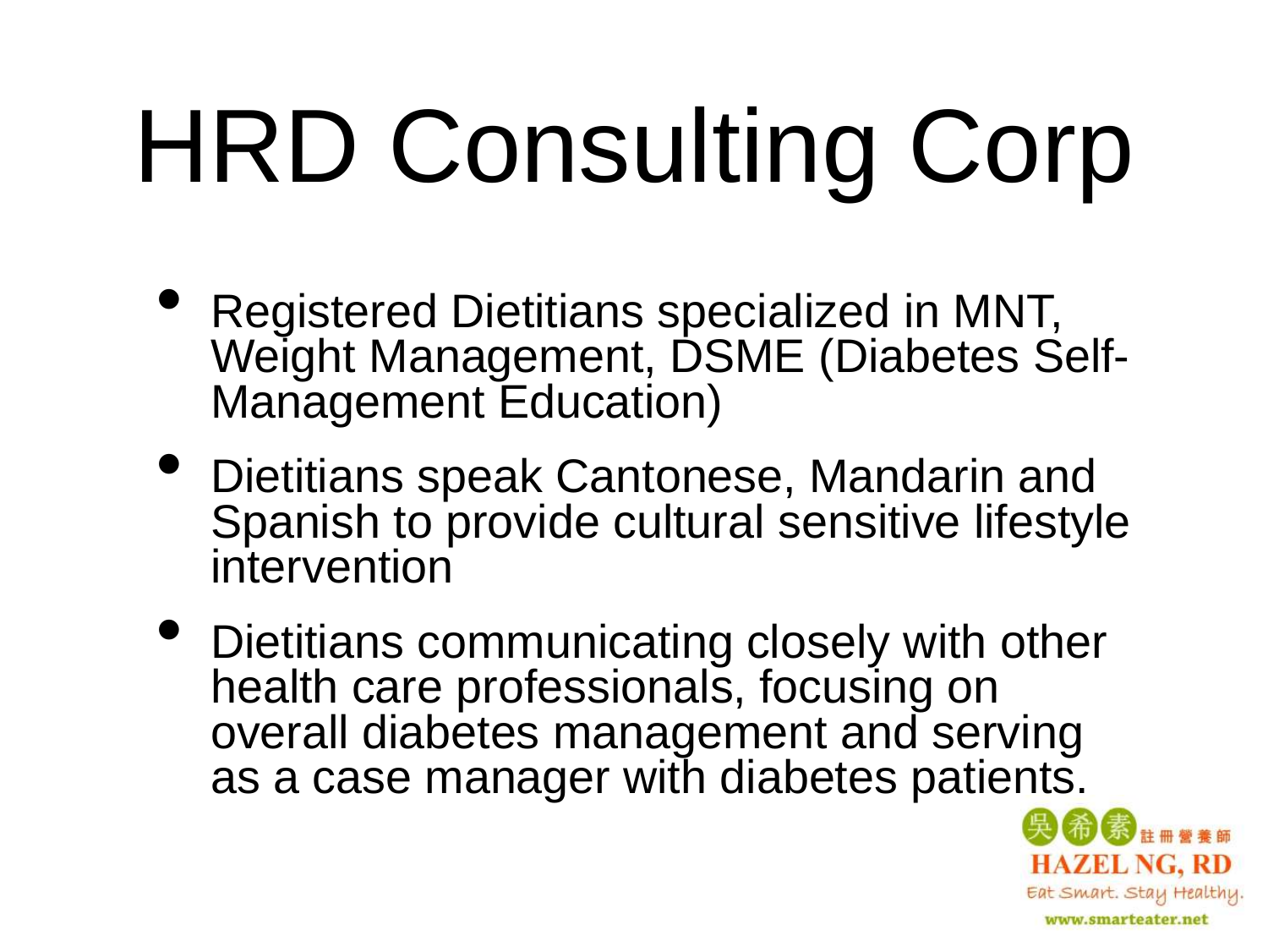#### 2015-Standards of Medical care in Diabetes (American Diabetes Association)

- Nutrition therapy is an integral component of diabetes prevention, management, and selfmanagement education.
- All individuals with diabetes should receive individualized MNT, provided by a registered dietitian who is knowledgeable and skilled in providing diabetes MNT
- Comprehensive group diabetes education programs should include nutrition therapy or individualized education sessions have reported A1C decreases of 0.5-2% for type 2 Diabetes.

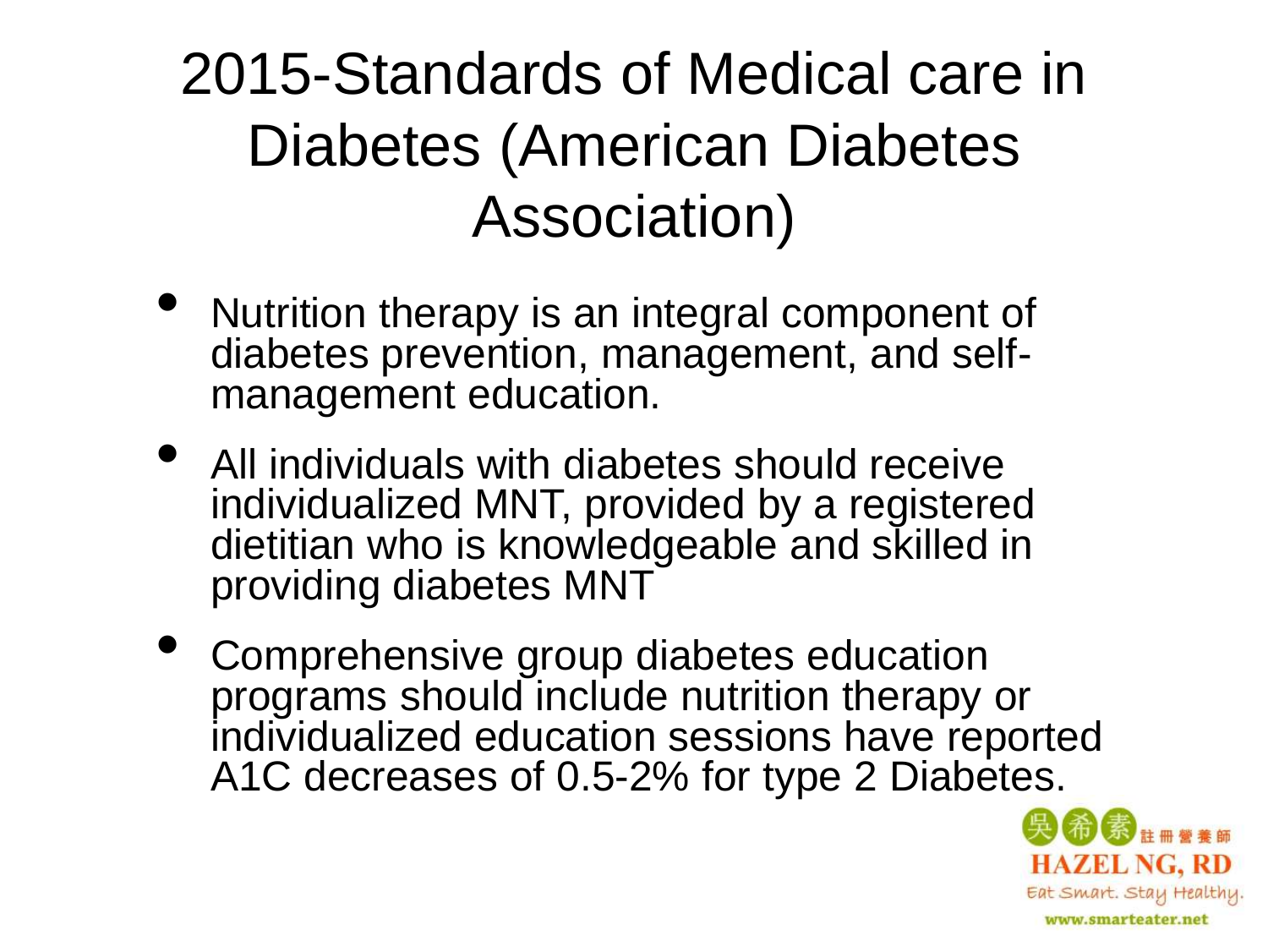#### 2015-Standards of Medical care in Diabetes (American Diabetes Association)

- Patients with impaired glucose tolerance (IGT), impaired fasting glucose, or an A1C 5.7-6.4% should be referred to an intensive diet and physical activity behavioral counseling program targeting weight loss.
- Follow-up counseling may be important for success.
- Based on the cost-effectiveness of diabetes prevention, such programs should be covered by third-party payers.

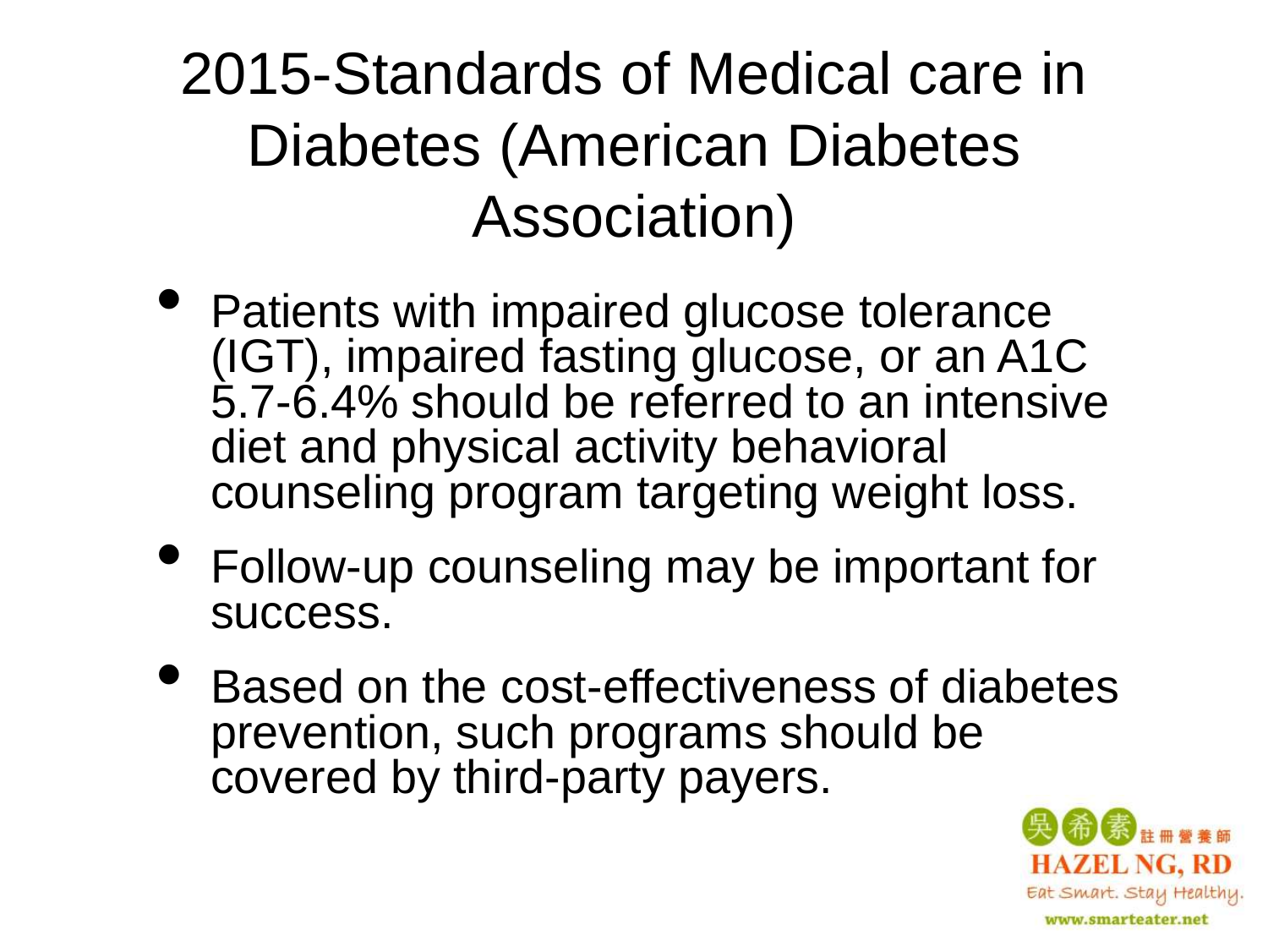#### • **Ms. Hazel Ng, RD, CDE**

Graduated from UC Berkeley in Nutrition & Clinical Dietetics

- Registered Dietitian (Nutritionist)
	- Certified Diabetes Educator
	- Certified Lactation Educator
- Specialized in Medical Nutrition Therapy & Weight Management
- Member of the Academy of Nutrition & Dietetics (AND)
- Worked as Clinical Dietitian and WIC Clinic Supervisor

- Co-Founder of Diet Asia Nutrition Consultation Center in HK





-College Dietitian at Cerritos College -Private Practice in Monterey Park and 奥 **HAZEL NG. RD** the Owner of www.smarteater.net Eat Smart. Stay Healthy.

www.smarteater.net